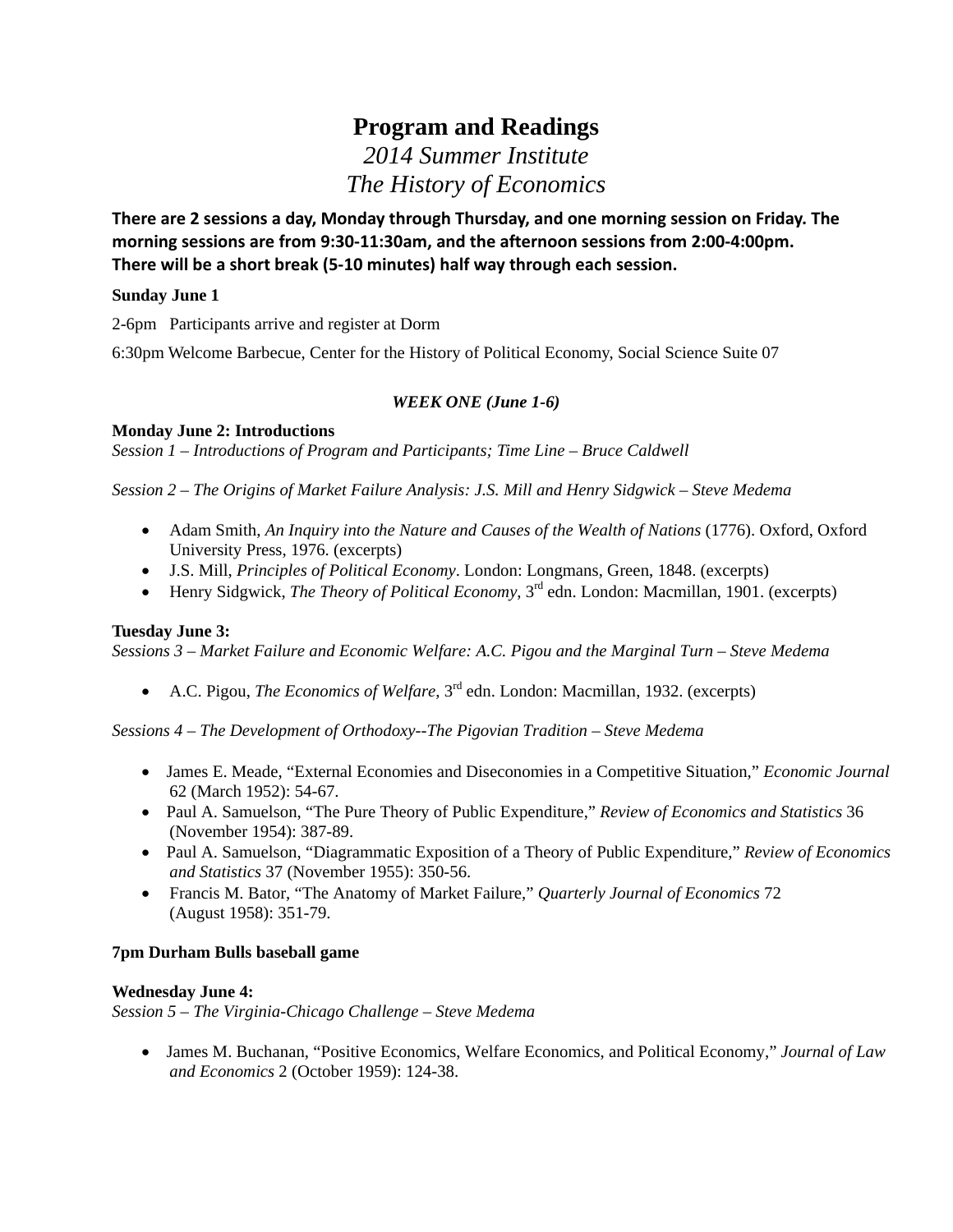Ronald H. Coase, "The Problem of Social Cost," *Journal of Law and Economics* 3 (October 1960): 1-44.

*Session 6 – The Coase Theorem Controversy – Steve Medema* 

- Stansilaw Wellisz, "On External Diseconomies and the Government-Assisted Invisible Hand," *Economica* 31 (November 1964): 345-62.
- George J. Stigler, *The Theory of Price*, 3rd edn. New York: Macmillan, 1966, pp. 110-14.
- G. Warren Nutter, "The Coase Theorem on Social Cost: A Footnote," *Journal of Law and Economics* 11 (October 1968): 503-507.
- G.A. Mumey, "The 'Coase Theorem': A Reexamination," *Quarterly Journal of Economics* 85 (November 1971): 718-23.
- E.J. Mishan, "Pangloss on Pollution," *Swedish Journal of Economics* 73 (March 1971): 113-20.

# **Thursday June 5:**

*Session 7 – The Chicago School I – Ross Emmett* 

 Frank H. Knight, *The Economic Organization* (1933). New Brunswick, NJ: Transaction, 2013, chapters 1 and 2.

Supplementary Reading: Johan van Overtveldt*, The Chicago School: How the University of Chicago Assembled the Thinkers Who Revolutionized Economics and Business.* Evanston, IL: Agate, 2007, pp. 45-74, and if possible, all the way to p. 108.

*Session 8 – The Chicago School II – Steve Medema* 

- H. Laurence Miller, "On the Chicago School of Economics," *Journal of Political Economy* 70 (February 1962): 64-69.
- George J. Stigler, "On the 'Chicago School of Economics': Comment," *Journal of Political Economy* 70 (February 1962): 70-71.
- Martin Bronfenbrenner, "Observations on the 'Chicago School(s)'," *Journal of Political Economy* 70 (February 1962): 72-75.
- Melvin Reder, "Chicago Economics: Permanence and Change," *Journal of Economic Literature* 20 (March 1982): 1-38.

Supplementary Reading: Edmund W. Kitch, "The Fire of Truth: A Remembrance of Law and Economics at Chicago, 1932-1970," *Journal of Law and Economics* 26 (April 1983): 163-234*.* 

# **4:00pm – Visit David M. Rubenstein Rare Book and Manuscript Library**

#### **Friday June 6:**

*Session 9 – Frank H. Knight: The Economist as Philosopher– Ross Emmett* 

Knight, "Ethics and Economic Reform." *Economica*, New Series, 6 (Aug., 1939): 296-321.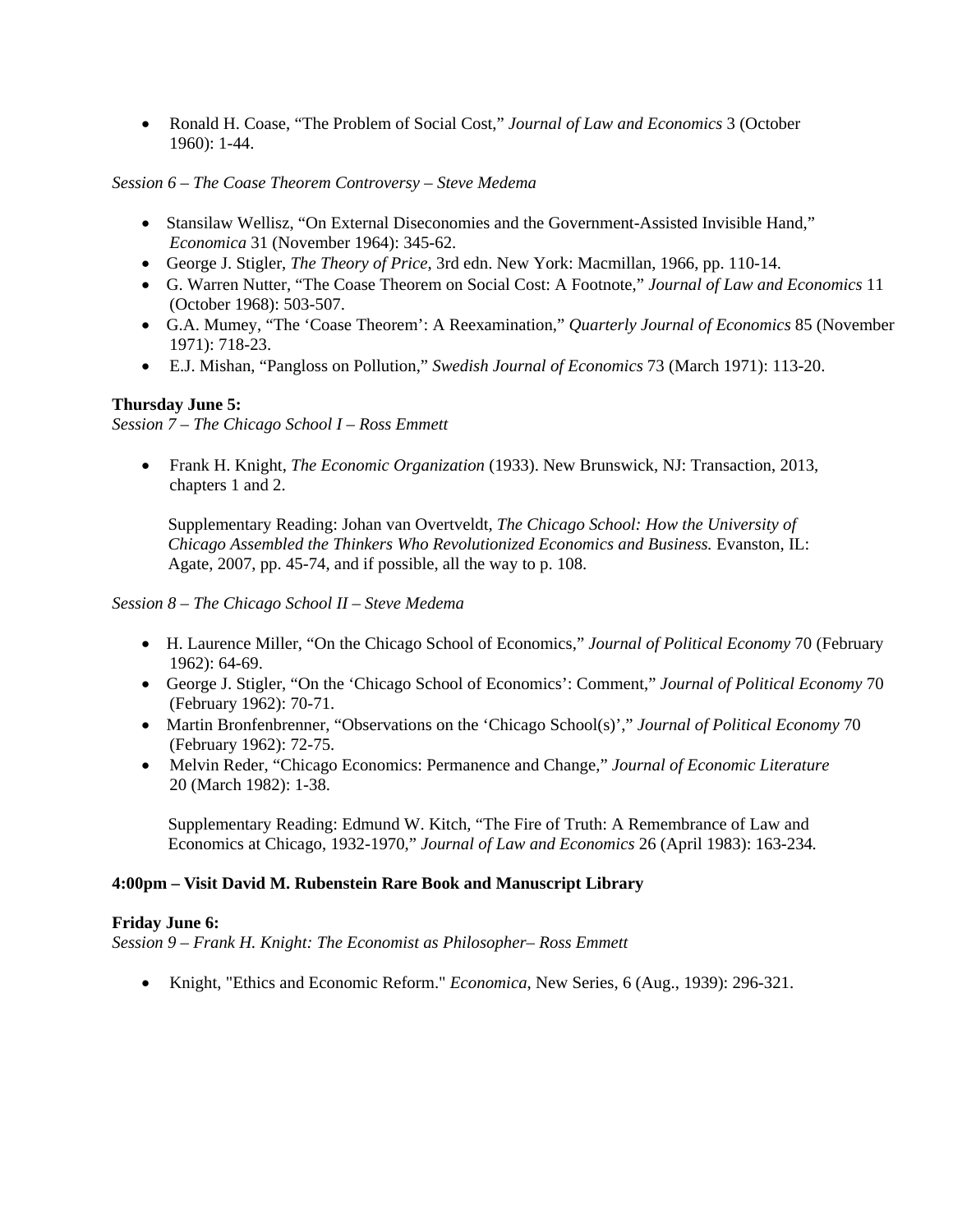# *WEEK TWO (June 9 to 13)*

# **Monday June 9:**

*Session 10 – Hayek: Life and Ideas – Bruce Caldwell* 

- Handout on Hayek
- F. A. Hayek, "The Use of Knowledge in Society" [1945], reprinted in *The Market and Other Orders,* edited by Bruce Caldwell, volume 15 (2014) of *The Collected Works of F. A. Hayek.*  Chicago: University of Chicago Press, chapter 3.
- F. A. Hayek, "Individualism: True and False" [1945], reprinted in *Studies on the Abuse and Decline of Reason: Texts and Documents,* edited by Bruce Caldwell, volume 13 (2010) of *The Collected Works of F. A. Hayek.* Prelude.
- F. A. Hayek, "Notes on the Evolution of Systems of Rules of Conduct" [1967], reprinted in *The Market and Other Orders,* chapter 10.

Supplementary Reading: F. A. Hayek, "Rules, Perception and Intelligibility" [1962], reprinted in *The Market and Other Orders,* chapter 8.

F. A. Hayek, "The Primacy of the Abstract" [1969], reprinted in *The Market and Other Orders,*  chapter 13.

# *Session 11– Hayek: Some Interpretive Issues – Bruce Caldwell*

- Rob Van Horn and Philip Mirowski, "The Rise of Chicago Economics and the Birth of Neoliberalism," in Philip Mirowski and Dieter Plehwe, eds., *The Road from Mont Pelerin: The Making of the Neoliberal Thought Collective.* Cambridge, MA: Harvard University Press, 2009, chapter 4.
- Bruce Caldwell, "The Chicago School, Hayek, and Neoliberalism," in Robert Van Horn, Philip Mirowski and Thomas Stapleford, eds. , *Building Chicago Economics: New Perspectives on the History of America's Most Powerful Economics Program.* Cambridge: Cambridge University Press, 2011, chapter 11.
- Bruce Caldwell, "F. A. Hayek, the Economic Calculus, and the Market Order," manuscript.

# **Tuesday June 10:**

*Session 12 – The Background to Modern Macroeconomics (before the 1930s)– Kevin Hoover* 

- Antoine Murphy, *The Genesis of Macroeconomics.* Oxford: Oxford University Press, 2009, chapter 5.
- Arie Arnon, *Monetary Theory and Policy From Hume and Smith to Wicksell.* Cambridge: Cambridge University Press, 2012, chapter 17 (pp. 343-356).
- Mary Morgan, *The History of Econometric Ideas.* Cambridge: Cambridge University Press, 1990, chapter 2.

Supplementary Reading: Irving Fisher, *The Purchasing Power of Money* (1911), chapter 3. David Laidler, *Fabricating the Keynesian Revolution.* Cambridge: Cambridge University Press, 1999, selections from chapter 5 (pp. 105-116).

*Session 13 – The Great Depression: Keynes and His Critics (the 1930s) – Kevin Hoover* 

 J.M. Keynes, *The General Theory of Employment Interest and Money*. London: Macmillan, 1936, selections.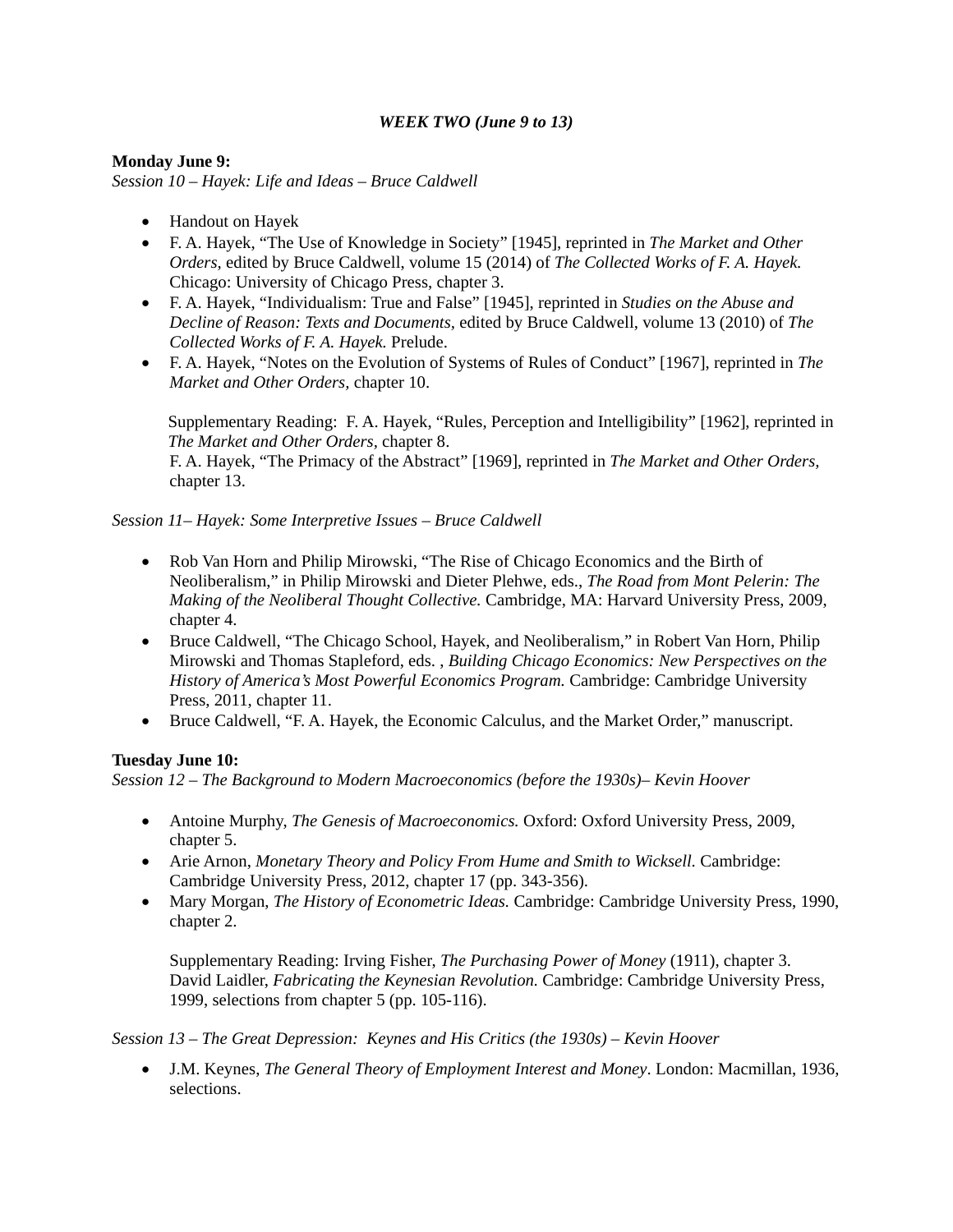Supplementary Reading: David Laidler, *Fabricating the Keynesian Revolution*, chapter 2. J.R. Hicks, "Mr. Keynes and the Classics," in *Critical Essays in Monetary Theory*. Oxford: Oxford University Press, 1979.

# **Wednesday June 11:**

*Session 14 – Macroeconometrics and the New Economics (1930-1950) – Kevin Hoover* 

- Frisch, Ragnar, "Propagation Problems and Impulse Problems in Dynamic Economics," in *Economic Essays in Honor of Gustav Cassel.* London: Allen and Unwin, 1933, selections.
- Mary Morgan, *The History of Econometric Ideas*, chapter 4, selections.
- Lawrence Klein, *The Keynesian Revolution*, selections.
- Lerner, Abba, "Functional Finance and the Federal Debt," *Social Research* 10 (1943), selections.

*Session 15 – The Empirical Microfoundations of Macroeconomics (1945-1970) – Kevin Hoover* 

- Friedman, Milton, *A Theory of the Consumption Function.* Princeton: Princeton University Press, 1957, selections.
- Ronald Bodkin, Lawrence Klein, and Kanta Marwah, *A History of Econometric Model Building*. Brookfield, VT: Edward Elgar, 1991, selections.

Supplementary Reading: David Laidler, *The Demand for Money*, chapter 6.

# **Thursday June 12:**

*Session 16 – The Problem of Inflation (1950-1970) – Kevin Hoover* 

- A.W.H. Phillips, "The Relation Between Unemployment and the Rate of Change of Money Wages in the United Kingdom 1961-1957," *Economica* NS 25 (1958): 283-99.
- Paul A. Samuelson, and Robert M. Solow, "Analytical Aspects of Anti-inflation Policy," *American Economic Review* 50 (1960), selections.
- Milton Friedman, "The Role of Monetary Policy," *American Economic Review* 58 (1968): 1-17.
- James Forder**,** "The Historical Place of the 'Friedman-Phelps' Expectations Critique," *European Journal of the History of Economic Thought* 17 (2010): 493-511.

*Session 17 – The Monetarist Counter-Revolution (1955-1975) – Kevin Hoover*

- Milton Friedman and Anna J. Schwartz, *A Monetary History of the United States*, *1867-1960*. New York: National Bureau of Economic Research, 1963, chapter 13.
- J. Daniel Hammond, *Theory and Measurement: Causality Issues in Milton Friedman's Monetary Economics.* Cambridge: Cambridge University Press, 1996, selections*.*
- Nicholas Kaldor, *The New Monetarism*, *Lloyd's Bank Review*, 1970.

Supplementary Reading: James Tobin, "The Monetarist Counter-Revolution Today – an Appraisal," *Economic Journal*, 91 (March 1981): 29-42.

# **7:00pm- Closing Dinner at Tyler's Taproom, Durham**

# **Friday June 13:**

*Session 18 – New Classicals and New Keynesians (1970-1985) – Kevin Hoover* 

- David Laidler, "The New-Classical Contribution to Macroeconomics," in David Laidler, *A Macroeconomics Reader*. London: Routledge, 1997, pp. 334-58.
- Robert J. Gordon, "What Is New-Keynesian Economics?" *Journal of Economic Literature*, 28